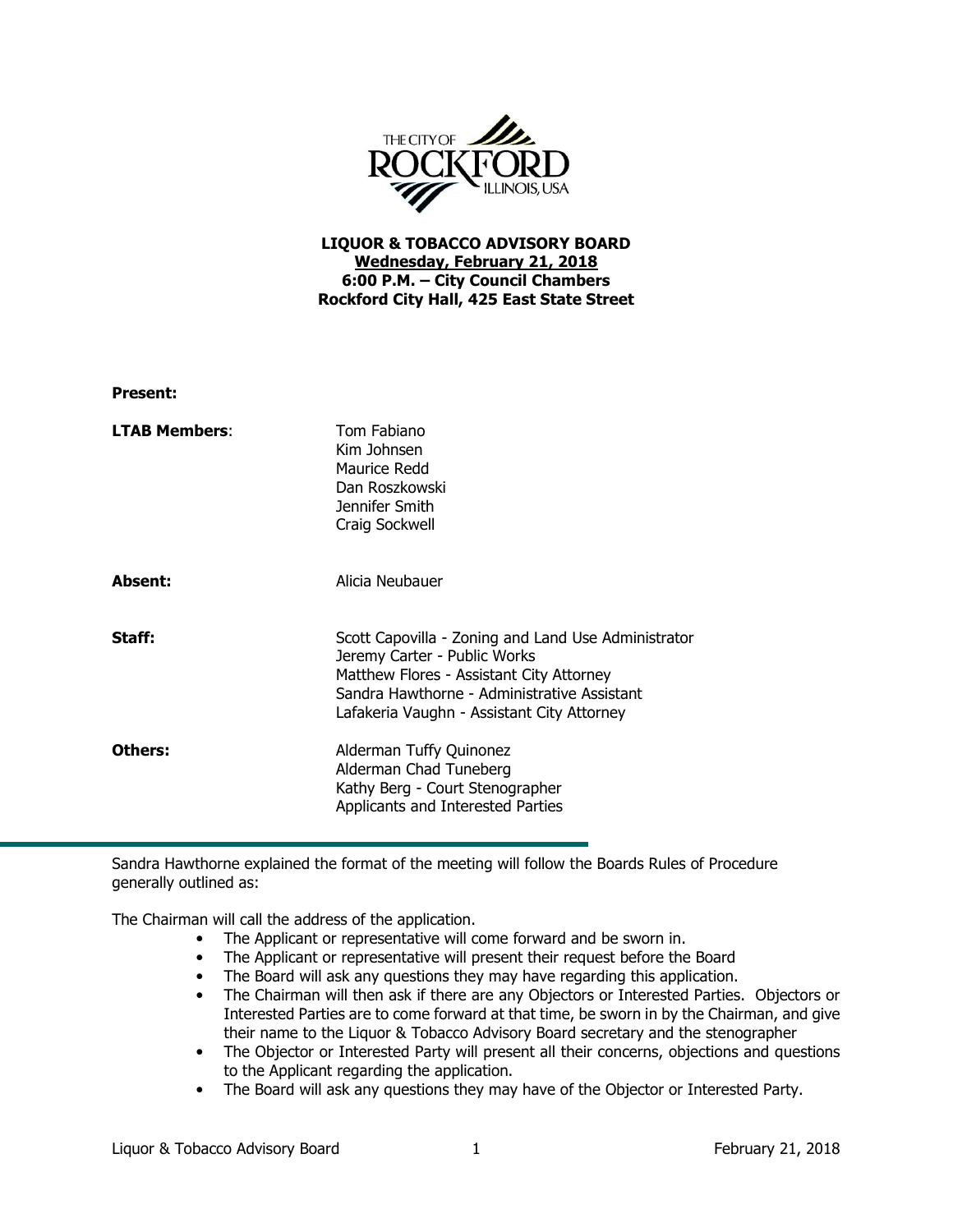- The Applicant will have an opportunity to rebut the concerns/questions of the Objector or Interested Party
- No further discussion from the Objector or Interested Party will occur after the rebuttal of the Applicant.
- The Board will then discuss the application and a vote will be taken.

It was further explained to the public in attendance, applicants, objectors and interested parties that this meeting is not a final vote on any item. The date of the Codes & Regulations meeting was given as Tuesday, February 26, at 5:30 PM in City Council Chambers in this building as the second vote on these items. The public in attendance, applicants, objectors and interested parties were instructed that they could contact the Zoning Office for any further information and the phone number was listed on the top of the agenda which was made available to all those in attendance. This information was also presented in written form attached to the agendas.

The meeting was called to order at 6:05 PM. A MOTION was made by Kim Johnsen to APPROVE the minutes from the January, 2018 meeting as written. The Motion was **SECONDED** by Craig Sockwell and CARRIED by a vote of 5-0 with Maurice Redd abstaining and Alicia Neubauer absent.

## **018-LTAB-001 4350 and 4302-4358 Sandy Hollow Road**

Applicant Mader Wahba / NWA Distributor Company dba NWA Distributors<br>
Nader **National Sale of tobacco products** in conjunction with a wholesale tobacco Sale of tobacco products in conjunction with a wholesale tobacco store in a C-2, Limited Commercial Zoning District

Per the Legal Department's request, this item will be Laid Over to the March 20<sup>th</sup> Liquor & Tobacco Advisory Board meeting.

A **MOTION** was made by Jennifer Smith to **LAY OVER** the sale of tobacco products in conjunction with a wholesale tobacco store in the name of Nader Wahba / NWA Distributor Company dba NWA Distributors in a C-2, Limited Commercial Zoning District at 4350 and 4302-4358 Sandy Hollow Road. The Motion was **SECONDED** by Maurice Redd and **CARRIED** by a vote of 6-0.

**018-LTAB-002 3001, 3053 North Perryville Road** Applicant Hoa Thi Mai dba 815 Cajun Ward 04 **Sale of liquor by the drink** in conjunction with a restaurant and video gaming in a C-3, General Commercial Zoning District

The subject property is located within a shopping center bounded by N. Perryville Road to the west, Spring Creek Road to the south and McFarland Road to the east. The tenant space was formally occupied by Oriental Dragon. Thinh To and his wife, Hoa Thi Mai, Applicants, were present. Mrs. Mai stated it was their intent to offer a different type of restaurant to Rockford. The restaurant has recently opened. Mr. To explained when they first filled out the application for this month's meeting, they were not certain if they would have gaming so video gaming was not included in their business plan or the interior floor plan. Staff contacted the applicant for clarification and they have added the gaming aspect to the application in the event they wish to have gaming in the future.

Attorney Vaughn asked the Applicant if they had read Staff recommended conditions and if they were agreeable to abide by them. Mr. To responded they have and are agreeable to conditions as written.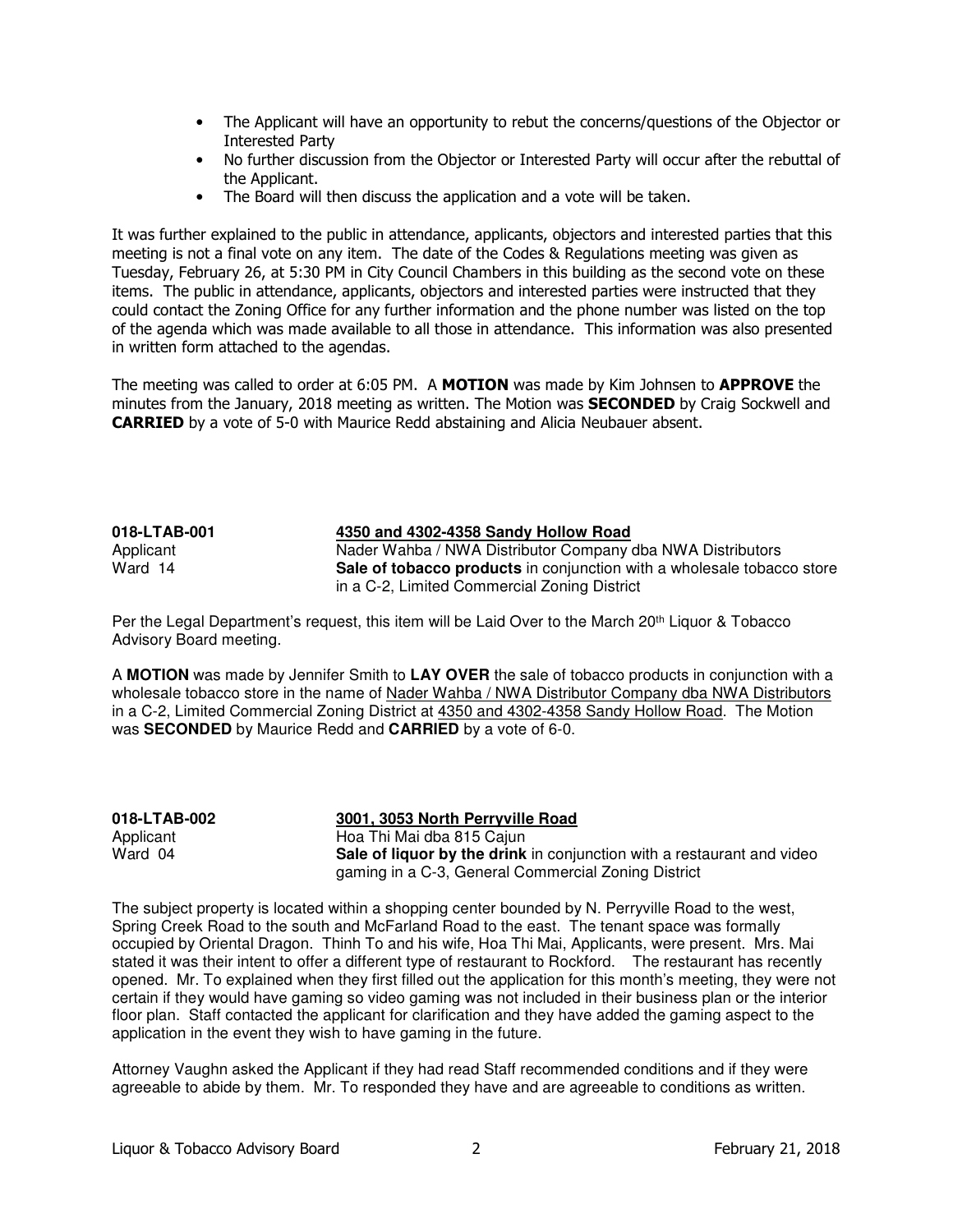Tom Fabiano asked the Applicant how long the business has been opened and whether they knew at this point that a liquor license was needed. Mr. To responded that they've been open about a month and a half and many of their customers have requested alcohol so they applied for a license.

Staff Recommendation is for Approval with (8) conditions. No Objectors or Interested Parties were present.

A **MOTION** was made by Jennifer Smith to **APPROVE** the sale of liquor by the drink in conjunction with a restaurant and video gaming in the name of Hoa Thi Mai dba 815 Cajun in a C-3, General Commercial Zoning District at 3001, 3053 North Perryville Road. The Motion was **SECONDED** by Kim Johnsen and **CARRIED** by a vote of 5-1 with Tom Fabiano voting Nay.

Approval is subject to the following conditions:

- 1. Must meet all applicable Building, Fire and Liquor codes.
- 2. The liquor license is limited to this tenant space as shown in Exhibit E.
- 3. Hours of operation are limited as provided on the business plan labeled Exhibit F. Monday-Friday 3:00 PM to 10:00 PM; Saturday 12:00 PM to 11:00 PM; Sunday 12:00 PM to 10 PM.
- 4. The restaurant shall not have a cover charge.
- 5. The restaurant shall not have a dance floor.
- 6. The restaurant shall not have DJs.
- 7. Any pending general ordinance case(s) must be resolved prior to issuance of the license.
- 8. All outstanding general ordinances fines must be paid prior to issuance of the license.

| 018-LTAB-003 | 908 West Riverside Boulevard                                              |
|--------------|---------------------------------------------------------------------------|
| Applicant    | Dionisios Trakas & Andrew Roiniotis / Northtown Restaurant LLC dba        |
|              | Stockyard Rock Burger Bar                                                 |
| Ward 12      | Sale of liquor by the drink in conjunction with a bar and grill and video |
|              | gaming in a C-2, Limited Commercial Zoning District                       |

The subject property is located on the southeast corner of Riverside Boulevard and North Main Street, within the North Towne Mall. Andy Roiniotis, Applicant, and Billy Ni were present. Mr. Roiniotis stated this will be a Rock & Roll burger restaurant. The business name was not provided on the application; however, Mr. Roiniotis stated it will be Stockyard Rock Burger Bar. He owns (3) other establishments: District Bar; RBI; and Onxy (Machesney Park).

Attorney Vaughn asked the Applicant to verify their percentage of alcohol to food. Mr. Roiniotis stated it will be 50% alcohol and 50% food. Video gaming would make up less than 20%.

Staff Recommendation is for Approval with (15) conditions. No Objectors were present.

Chad Tuneberg, 3<sup>rd</sup> Ward Alderman, was present to speak in support of this application. Alderman Tuneberg stated even though this is not his ward, the Applicant also owns an establishment within his Ward. He has had discussions with them occasionally on suggestions or concerns and they have complied with each and every one of them. Because they have proven to be responsive and agreeable to work with him, he knows they will do well at this location.

A **MOTION** was made by Kim Johnsen to **APPROVE** the sale of liquor by the drink in conjunction with a bar and grill and video gaming in the name of Dionisios Trakas & Andrew Roiniotis / Northtown Restaurant LLC dba Stockyard Rock Burger Bar in a C-2, Limited Commercial Zoning District at 908 West Riverside Boulevard. The Motion was **SECONDED** by Maurice Redd and **CARRIED** by a vote of 6-0.

Approval is subject to the following conditions: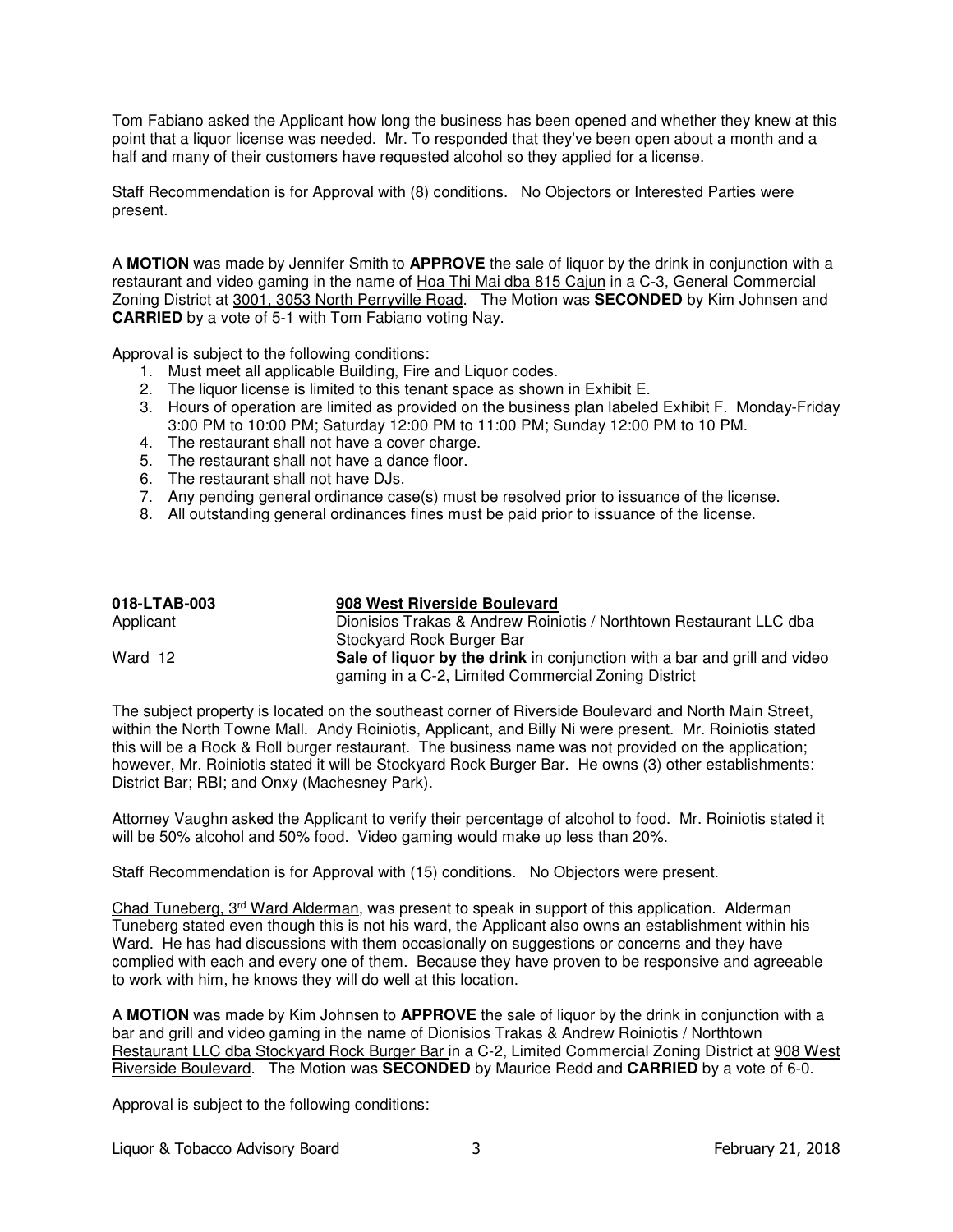- 1. Must meet all applicable Building Codes.
- 2. Compliance with all City of Rockford Liquor Codes.
- 3. Submittal of a revised interior floor plan that includes seating, tables, and gaming machines for Staff review and approval.
- 4. The sale of liquor by the drink shall be limited to the revised interior floor plan approved by Staff.
- 5. The hours of operation will be limited to 7:00 AM to 2:00 AM Monday through Sunday.
- 6. Window display signage is limited to 20% of window area.
- 7. That the windows shall not be covered with bars or other devices that block the windows.
- 8. The bar and grill shall not have a cover charge.
- 9. The bar and grill shall not have a dance floor.
- 10. The bar and grill shall not have any DJs.
- 11. The bar and grill shall not have live entertainment.
- 12. The bar and grill shall not operate as a nightclub.
- 13. Any pending general ordinance case(s) must be resolved prior to issuance of the license.
- 14. All outstanding general ordinance fines must be paid prior to the issuance of the license.
- 15. All conditions must be met prior to establishment of use.

| 018-LTAB-004 | 223 East State Street                                                      |
|--------------|----------------------------------------------------------------------------|
| Applicant    | Matt Idzikowski / Buddha Belly Inc. dba To Be Determined                   |
| Ward 12      | <b>Sale of liquor by the drink</b> in conjunction with a restaurant and an |
|              | outdoor seating area in a C-4, Urban Mixed-Use Zoning District             |

The subject property is located on the southwest corner of the East State Street and South Madison Street intersection and is currently a vacant restaurant. Matt Idzikowski, Applicant, was present and reviewed his request for the sale of liquor. He explained his intent to have foods such as Sushi, Sochi, and ramen noodles. He further stated his percentage of sales would be 30% alcohol and 70% food. Mr. Idzikowski has not come up with a business name as yet and could not give a time frame as to when he would, but said it would be relatively soon.

Attorney Vaughn asked the Applicant if he had read Staff recommended conditions and if he was agreeable to abide by them. She also asked if he will be applying for a gaming license and he responded he will not have gaming. The Applicant would like to change his hours and days of operation to those allowed per the liquor code, stating he would like to participate in downtown special events when they occur. He further clarified that they never do live entertainment, but would like the opportunity to participate in downtown live music events.

Staff Recommendation is for Approval with (13) conditions. No Objectors were present.

Alderman Tuneberg stated this is located in his Ward, and he looks at the other establishments Mr. Idzikowski owns as being a credit to bringing more people downtown. He further stated the more people who come to the downtown area, the more new businesses will come. He expressed his support for this application.

A **MOTION** was made by Kim Johnsen to **APPROVE** the sale of liquor by the drink in conjunction with a restaurant and an outdoor seating area in the name of Matt Idzikowski / Buddha Belly Inc. dba To Be Determined in a C-4, Urban Mixed-Use Zoning District at 223 East State Street. The Motion was **SECONDED** by Tom Fabiano and **CARRIED** by a vote of 6-0.

Approval is subject to the following conditions:

- 1. Must meet all applicable Building codes.
- 2. Compliance with all City of Rockford Liquor codes.
- 3. Submittal of a site plan including the outdoor seating area that includes tables and chairs for Staff review and approval.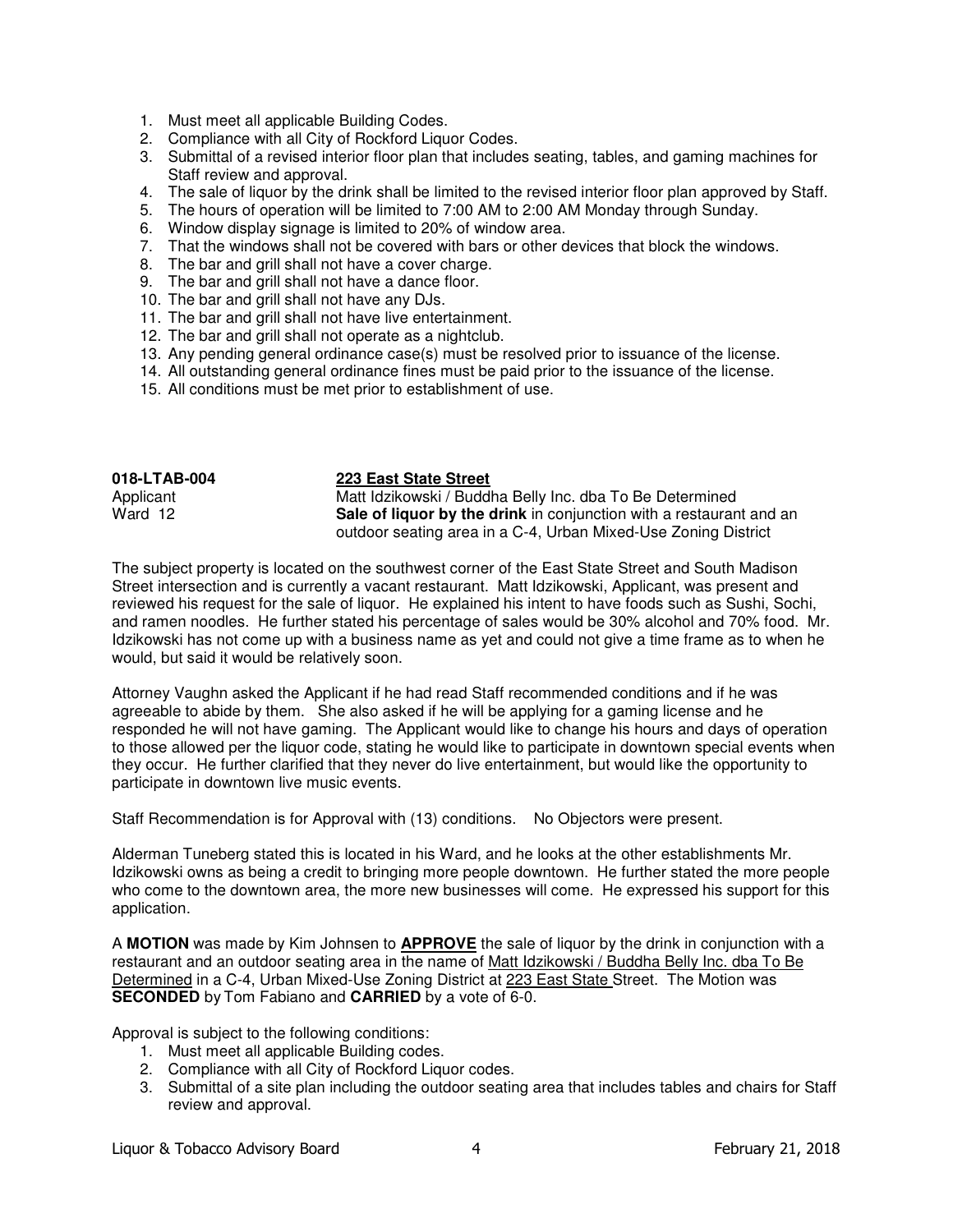- 4. The sale of liquor by the drink shall be limited to the interior floor plan Exhibit E approved by Staff.
- 5. The hours of operation will be limited to the hours under the liquor code, (7) days a week.
- 6. Window display signage is limited to 20% of window area.
- 7. That the window shall not be covered with bars or other devices that block the windows.
- 8. The restaurant with an outdoor seating area shall not have a cover charge.
- 9. The restaurant with an outdoor seating area shall not have a dance floor.
- 10. The restaurant with an outdoor seating area shall not have any DJs.
- 11. The restaurant with an outdoor seating area shall not have live entertainment except for downtown special events..
- 12. The restaurant with an outdoor seating area shall not operate as a nightclub.
- 13. All conditions must be met prior to establishment of use.

| 017-LTAB-039 | 2327 Kishwaukee Street                                                                                                        |
|--------------|-------------------------------------------------------------------------------------------------------------------------------|
| Applicant    | Sherry Rodgers / TNT Securities Inc. dba TNT-S                                                                                |
| Ward 11      | Sale of liquor by the drink in conjunction with a tavern and video<br>gaming facility                                         |
|              | Sale of packaged liquor in conjunction with a tavern and video gaming<br>facility in an I-1, Light Industrial Zoning District |

The subject property is located on the north side of Peoples Avenue just west of Kishwaukee Street. Sherry Rodgers, and Michael Chouinard were present. Ms. Rodgers stated this application is a result of a correction to their request in October of 2017. Attorney Vaughn stated that the business plan did indicate packaged liquor sales and video gaming, and these two requests were inadvertently omitted on the October agenda. They are looking to correct this oversite and to include the approval for packaged liquor sales and video gaming.

Attorney Vaughn asked the Applicant if they are willing to abide by the original conditions of Staff and Ms. Rodgers stated they were.

Tom Fabiano questioned Legal as to whether the Board or City had any control over an Applicant having a gaming license. He felt as long as they received a liquor license there would not be anything we could do about gaming machines. Attorney Vaughn agreed that the City of Rockford does not regulate video gaming, but explained that they preferred clarification when the Ordinance is voted on by City Council and written up.

Staff Recommendation is for Approval with (15) conditions. No Objectors or Interested Parties were present.

A **MOTION** was made by Craig Sockwell to **APPROVE** the sale of liquor by the drink in conjunction with a tavern and video gaming facility and to **APPROVE** the sale of packaged liquor in conjunction with a tavern and video gaming facility in the name of Sherry Rodgers / TNT Securities Inc. dba TNT-S in an I-1 Light Industrial Zoning District at 2327 Kishwaukee Street. The Motion was **SECONDED** by Jennifer Smith and **CARRIED** by a vote of 6-0.

Approval is subject to the following conditions:

- 1. Meet all applicable Building and Fire Codes.
- 2. Compliance with all City of Rockford Liquor Codes.
- 3. Submittal of a landscape plan to include perimeter landscaping along Kishwaukee Street and Peoples Avenue, interior islands, open green space, a new concrete curbed island around the perimeter landscaping, and plant species for Staff review and approval.
- 4. Submittal of a revised site plan showing the new landscaping with striped parking spaces.